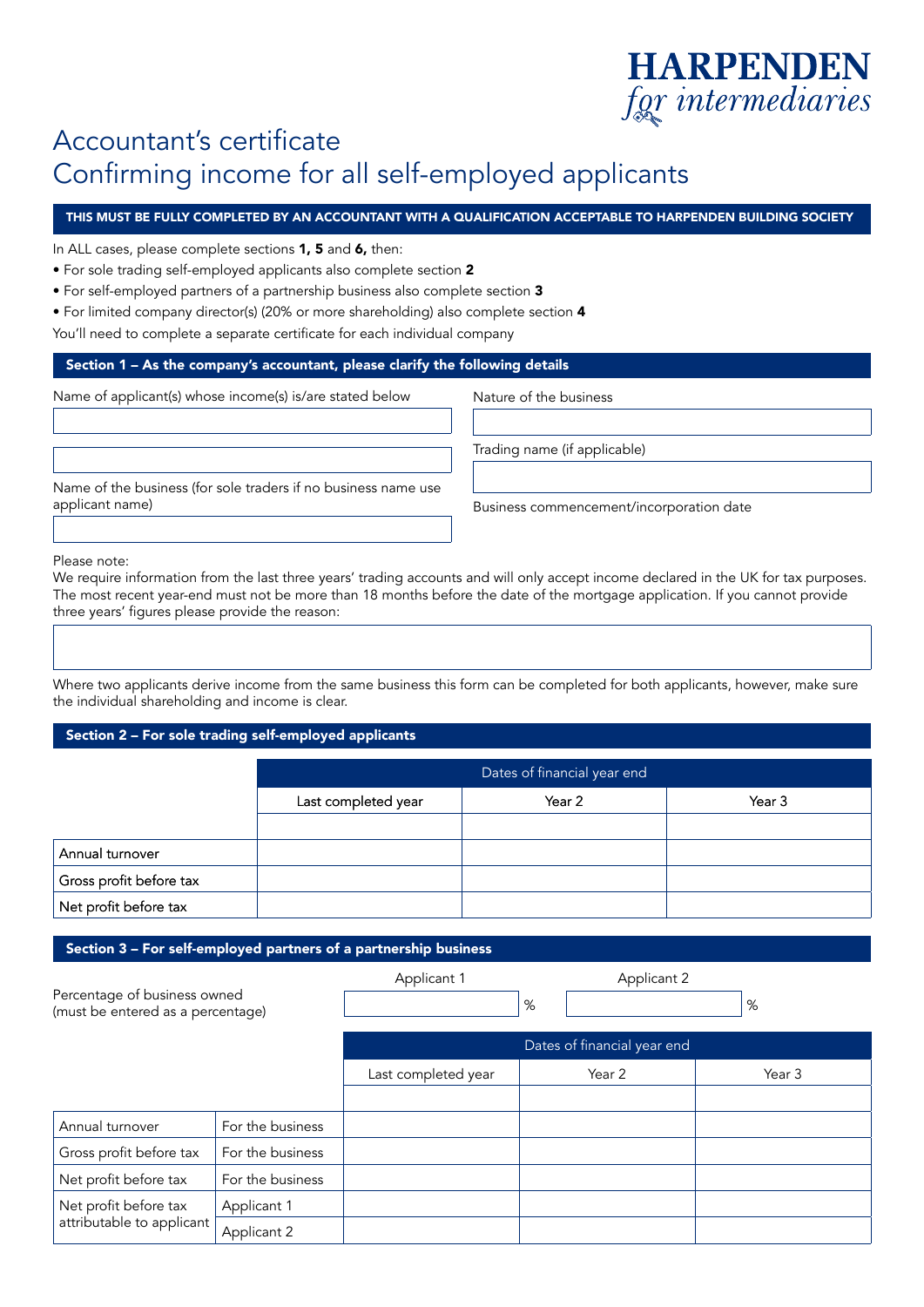#### Section 4 – For limited company director(s) (20% or more shareholding)

Registered number of company

|                                           | Applicant 1 |   | Applicant 2 |   |
|-------------------------------------------|-------------|---|-------------|---|
| Number of shares held by                  |             | % |             | % |
| Percentage of applicant's<br>shareholding |             | % |             | % |

Alphabet share structure

If yes, is there any reason to suggest that future dividends for all applicants will not be in line with those declared? If yes, please provide further detail in Section E.



O Yes O No

|                                             |                  | Dates of financial year end |        |        |
|---------------------------------------------|------------------|-----------------------------|--------|--------|
|                                             |                  | Last completed year         | Year 2 | Year 3 |
|                                             |                  |                             |        |        |
| Annual turnover                             | For the business |                             |        |        |
| Gross profit before tax                     | For the business |                             |        |        |
| Profit (after tax and<br>before dividend)   | For the business |                             |        |        |
| Shareholders' funds                         | For the business |                             |        |        |
| Applicant's salary as<br>director (A)       | Applicant 1      |                             |        |        |
|                                             | Applicant 2      |                             |        |        |
| Applicant's dividend<br>distribution* (B)   | Applicant 1      |                             |        |        |
|                                             | Applicant 2      |                             |        |        |
| Applicant's total income<br>$(A + B)$ only) | Applicant 1      |                             |        |        |
|                                             | Applicant 2      |                             |        |        |

#### Section 5



If Yes, please provide an explanation in the box below.

Please provide comment and give your view in the box below of the ongoing ability of the business to trade where there is:

• any sharp increase/decrease of profit or turnover; or

• a negative shareholder's fund figure in any year; or

• a decline in the profit or turnover in the latest year.